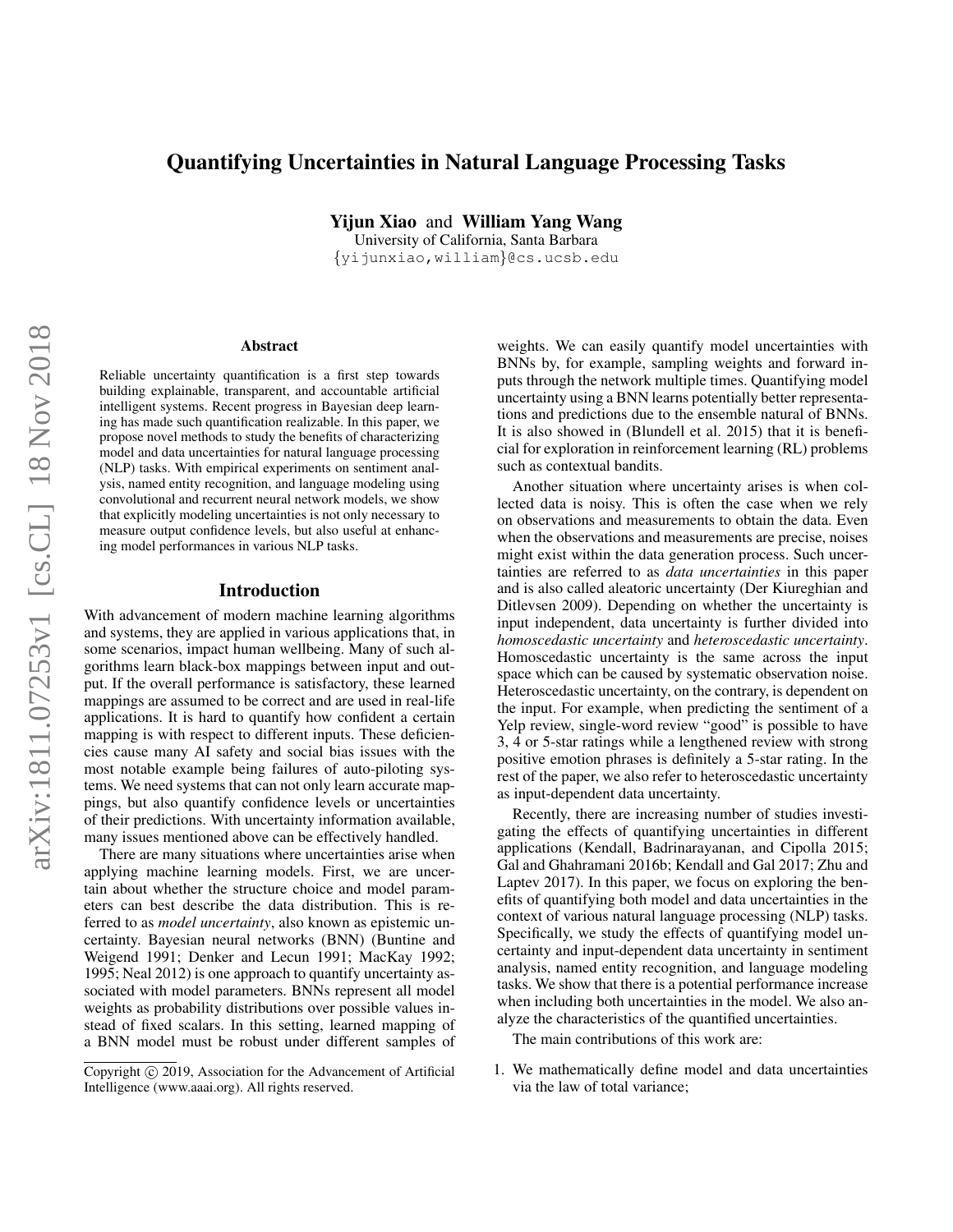- 2. Our empirical experiments show that by accounting for model and data uncertainties, we observe significant improvements in three important NLP tasks;
- 3. We show that our model outputs higher data uncertainties for more difficult predictions in sentiment analysis and named entity recognition tasks.

### Related Work

#### Bayesian Neural Networks

Modern neural networks are parameterized by a set of model weights W. In the supervised setting, for a dataset  $D = \{(\mathbf{x}_1, y_i)\}_{i=1}^N$ , a point estimate for W is obtained by maximizing certain objective function. Bayesian neural networks (Buntine and Weigend 1991; Denker and Lecun 1991; MacKay 1992; 1995; Neal 2012) introduce model uncertainties by putting a prior on the network parameters  $p(\mathbf{W})$ . Bayesian inference is adopted in training aiming to find the posterior distribution of the parameters  $p(\mathbf{W}|D)$  instead of a point estimate. This posterior distribution describes possible values for the model weights given the dataset. Predictive function  $f^{\mathbf{W}}(\mathbf{x})$  is used to predict the corresponding y value. Given the posterior distribution for W, the function is marginalized over W to obtain the expected prediction.

Exact inference for BNNs is rarely available given the complex nonlinear structures and high dimension of model parameters W of modern neural networks. Various approximate inference methods are proposed (Graves 2011; Hernández-Lobato and Adams 2015; Blundell et al. 2015; Gal and Ghahramani 2016a). In particular, Monte Carlo dropout (MC dropout) (Gal and Ghahramani 2016a) requires minimum modification to the original model. Dropouts are applied between nonlinearity layers in the network and are activated at test time which is different from a regular dropout. They showed that this process is equivalent to variational Bayesian approximation where the approximating distribution is a mixture of a zero mean Gaussian and a Gaussian with small variances. When sampling dropout masks, model outputs can be seen as samples from the posterior predictive function  $f^{\widehat{\mathbf{W}}}(\mathbf{x})$  where  $\widehat{\mathbf{W}} \sim p(\mathbf{W}|D)$ . As a result, model uncertainty can be approximately evaluated by finding the variance of the model outputs from multiple forward passes.

#### Uncertainty Quantification

Model uncertainty can be quantified using BNNs which captures uncertainty about model parameters. Data uncertainty describes noises within the data distribution. When such noises are homogeneous across the input space, it can be modeled as a parameter. In the cases where such noises are input-dependent, i.e. observation noise varies with input x, heteroscedastic models (Nix and Weigend 1994; Le, Smola, and Canu 2005) are more suitable.

Recently, quantifications of model and data uncertainties are gaining researchers' attentions. Probabilistic pixel-wise semantic segmentation has been studied in (Kendall, Badrinarayanan, and Cipolla 2015); Gal and Ghahramani (2016b) studied model uncertainty in recurrent neural networks in

the context of language modeling and sentiment analysis; Kendall and Gal (2017) researched both model and data uncertainties in various vision tasks and achieved higher performances; Zhu and Laptev (2017) used similar approaches to perform time series prediction and anomaly detection with Uber trip data. This study focuses on the benefits of quantifying model and data uncertainties with popular neural network structures on various NLP tasks.

### Methods

First of all, we start with the law of total variance. Given a input variable  $x$  and its corresponding output variable  $y$ , the variance in  $y$  can be decomposed as:

$$
Var(y) = Var (\mathbb{E}[y|x]) + \mathbb{E}[Var(y|x)] \tag{1}
$$

We mathematically define model uncertainty and data uncertainty as:

$$
U_m(y|x) = \text{Var}\left(\mathbb{E}[y|x]\right) \tag{2}
$$

$$
U_d(y|x) = \mathbb{E}\left[\text{Var}(y|x)\right] \tag{3}
$$

where  $U_m$  and  $U_d$  are model and data uncertainties respectively. We can see that both uncertainties partially explain the variance in the observation. In particular, model uncertainty explains the part related to the mapping process  $\mathbb{E}[y|x]$  and data uncertainty describes the variance inherent to the conditional distribution  $\text{Var}(y|x)$ . By quantifying both uncertainties, we essentially are trying to explain different parts of the observation noise in y.

In the following sections, we introduce the methods employed in this study to quantify uncertainties.

#### Model Uncertainty

Recall that Bayesian neural networks aim to find the posterior distribution of **W** given the dataset  $D = \{(\mathbf{x}_1, y_i)\}_{i=1}^N$ . We also specify the data generating process in the regression case as:

$$
y|\mathbf{W} \sim \mathcal{N}(f^{\mathbf{W}}(\mathbf{x}), \sigma^2)
$$
 (4)

With the posterior distribution  $p(\mathbf{W}|D)$ , given a new input vector  $x^*$ , the prediction is obtained by marginalizing over the posterior:

$$
p(y^*|\mathbf{x}^*, D) = \int_{\mathbf{W}} p(y^*|f^{\mathbf{W}}(\mathbf{x}^*)) p(\mathbf{W}|D) d\mathbf{W} \qquad (5)
$$

As exact inference is intractable in this case, we can use variational inference approach to find an approximation  $q_{\theta}(\mathbf{W})$  to the true posterior  $p(\mathbf{W}|D)$  parameterized by a different set of weights  $\theta$  where the Kullback-Leibler (KL) divergence of the two distributions is minimized.

There are several variational inference methods proposed for Bayesian neural networks (Hernández-Lobato and Adams 2015; Blundell et al. 2015; Gal and Ghahramani 2016a). In particular, dropout variational inference method (Gal and Ghahramani 2016a), when applied to models with dropout layers, requires no retraining and can be applied with minimum changes. The only requirement is dropouts have to be added between nonlinear layers. At test time,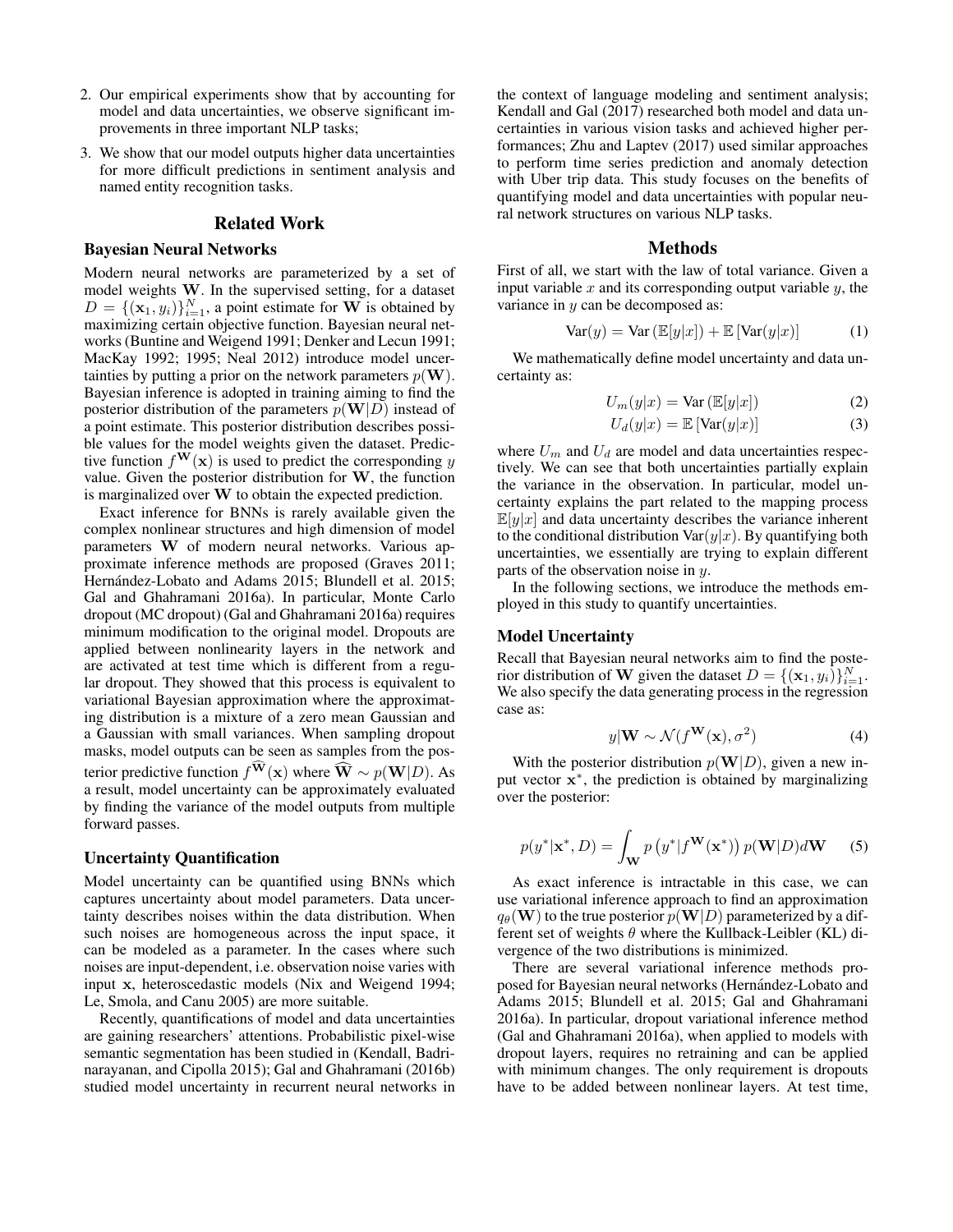

Figure 1: Illustration of the evaluation process of predicted output and both model uncertainty and data uncertainty.  $\mathbb{E}(y^*|\mathbf{x}^*)$ denotes the expected value of model prediction;  $U_m(y^*)$  is the model uncertainty with respect to the output;  $U_d(y^*)$  is the input-dependent data uncertainty. Dotted arrows represent sampling processes.

dropouts are activated to allow sampling from the approximate posterior. We use MC dropout in this study to evaluate model uncertainty.

At test time, we have the optimized approximated posterior  $q(\mathbf{W})$ . Prediction distribution can be approximated by switching  $p(\mathbf{W}|D)$  to  $q(\mathbf{W})$  in Equation 5 and perform Monte Carlo integration as follows:

$$
\mathbb{E}(y^*|\mathbf{x}^*) \approx \frac{1}{M} \sum_{j=1}^M f^{\widehat{\mathbf{W}}_j}(\mathbf{x}^*)
$$
 (6)

Predictive variance can also be approximated as:

$$
\text{Var}\left(y^*\right) \approx \frac{1}{M} \sum_{j=1}^{M} f^{\widehat{\mathbf{W}}_j} (\mathbf{x}^*)^2 - \mathbb{E}(y^*|\mathbf{x}^*)^2 + \sigma^2 \tag{7}
$$

where  $\widehat{\mathbf{W}}_j$  is sampled from  $q(\mathbf{W})$ .

Note here  $\sigma^2$  is the inherent noise associated with the inputs which is homogeneous across the input space. This is often considered by adding a weight decay term in the loss function. We will discuss the modeling of input-dependent data uncertainty in the next section. The rest part of the variance arises because of the uncertainty about the model parameters W. We use this to quantify model uncertainty in the study, i.e.:

$$
U_m(y^*|\mathbf{x}^*) = \frac{1}{M} \sum_{j=1}^M f^{\widehat{\mathbf{W}}_j}(\mathbf{x}^*)^2 - \mathbb{E}(y^*|\mathbf{x}^*)^2 \qquad (8)
$$

### Data Uncertainty

Data uncertainty can be either modeled homogeneous across input space or input-dependent. We take the second option and make the assumption that data uncertainty is dependent on the input. To achieve this, we need to have a model that not only predicts the output values, but also estimates the output variances given some input. In other words, the model needs to give an estimation of  $\text{Var}(y|x)$  mentioned in Equation 3.

Denote  $\mu(\mathbf{x})$  and  $\sigma(\mathbf{x})$  as functions parameterized by W that calculate output mean and standard deviation for input x (in practice, logarithm of the variance is calculated for an improvement on stability). We make the following assumption on the data generating process:

$$
y \sim \mathcal{N}\left(\mu(\mathbf{x}), \sigma(\mathbf{x})^2\right) \tag{9}
$$

Given the setting and the assumption, the negative data log likelihood can be written as follows:

$$
\mathcal{L}_{\text{rgs}}(\mathbf{W}) = -\frac{1}{N} \sum_{i=1}^{N} \log p(y_i | \mu(\mathbf{x}_i), \sigma(\mathbf{x}_i))
$$

$$
= \frac{1}{N} \sum_{i=1}^{N} \left( \frac{1}{2} \left| \frac{y_i - \mu(\mathbf{x}_i)}{\sigma(\mathbf{x}_i)} \right|^2 + \frac{1}{2} \log \sigma(\mathbf{x}_i)^2 + \frac{1}{2} \log 2\pi \right) \tag{10}
$$

Comparing Equation 10 to a standard mean squared loss used in regression, we can see that the model encourages higher variances estimated for inputs where the predicted mean  $\mu(\mathbf{x}_i)$  is more deviated from the true observation  $y_i$ . On the other hand, a regularization term on the  $\sigma(\mathbf{x}_i)$  prevents the model from estimating meaninglessly high variances for all inputs. Equation 10 is referred to as learned loss attenuation in (Kendall and Gal 2017).

While Equation 10 works desirably for regression, it is based on the assumption that  $y \sim \mathcal{N}(\mu(\mathbf{x}), \sigma(\mathbf{x})^2)$ . This assumption clearly does not hold in the classification context. We can however adapt the same formulation in the logit space. In detail, define  $\mu(x)$  and  $\sigma(x)$  as functions that maps input x to the logit space. Logit vector is sampled and thereafter transformed into probabilities using softmax operation. This process can be described as:

$$
\mathbf{u} \sim \mathcal{N}\left(\boldsymbol{\mu}(\mathbf{x}), \text{diag}(\boldsymbol{\sigma}(\mathbf{x})^2)\right) \tag{11}
$$

$$
\mathbf{p} = \text{softmax}(\mathbf{u}) \tag{12}
$$

$$
y \sim \text{Categorical}(\mathbf{p}) \tag{13}
$$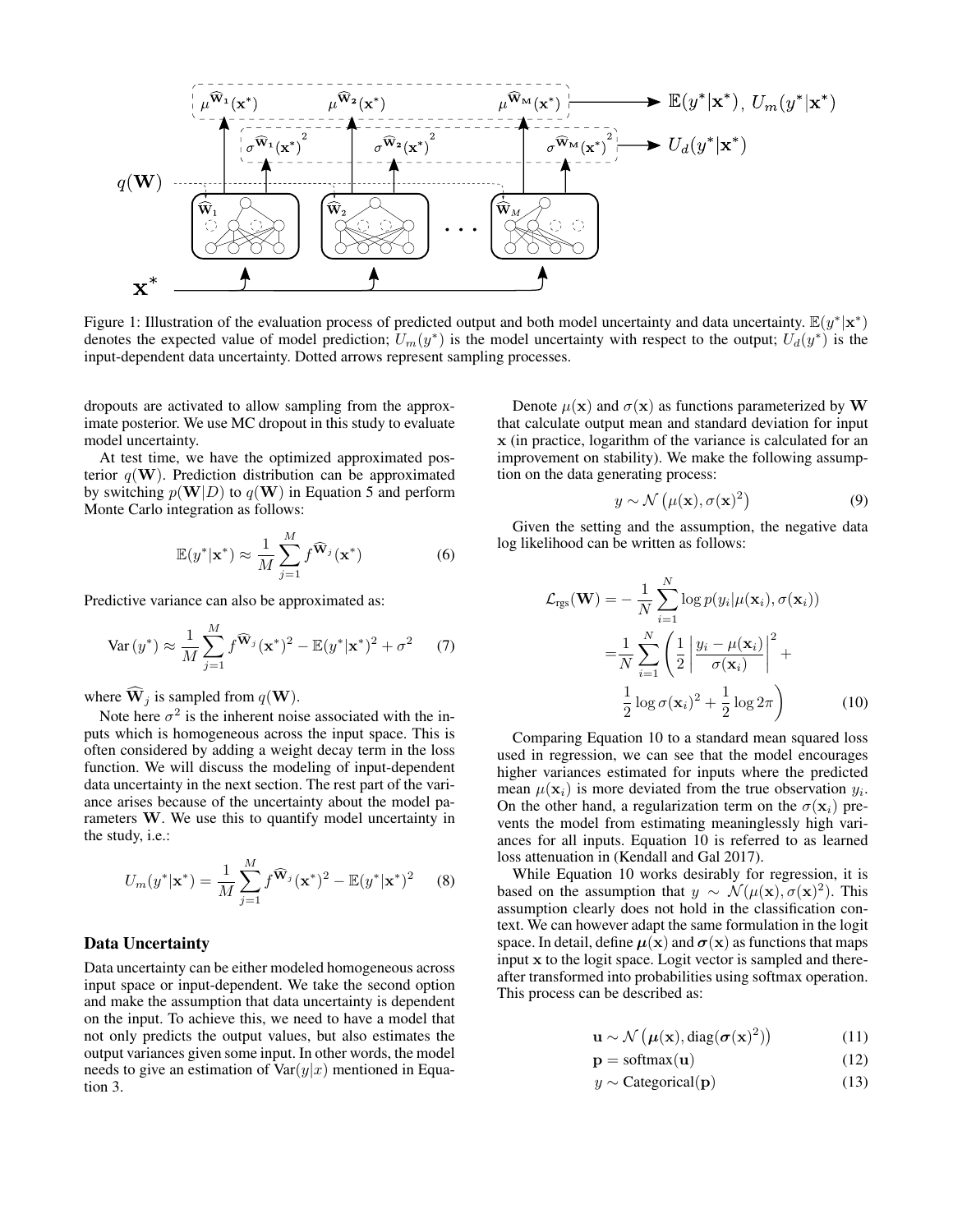| <b>Corpus</b> | <b>Size</b> | <b>Average Tokens</b> |         | <b>Classes</b> | <b>Class Distribution</b>               |
|---------------|-------------|-----------------------|---------|----------------|-----------------------------------------|
| Yelp 2013     | 335.018     | 151.6                 | 211,245 |                | .09/.09/.14/.33/.36                     |
| Yelp 2014     | 1,125,457   | 156.9                 | 476.191 |                | .10/.09/.15/.30/.36                     |
| Yelp 2015     | 1,569,264   | 151.9                 | 612.636 |                | .10/.09/.14/.30/.37                     |
| <b>IMDB</b>   | 348,415     | 325.6                 | 115.831 | 10             | .07/.04/.05/.05/.08/.11/.15/.17/.12/.18 |

Table 1: Summaries of Yelp 2013/2014/2015 and IMDB datasets.  $|V|$  represents the vocabulary size.

where diag() function takes a vector and output a diagonal matrix by putting the elements on the main diagonal. Note here in Equation 13,  $y$  is a single label. This formulation can be easily extended to multi-way Categorical labels.

During training, we seek to maximize the expected data likelihood. Here we approximate the expected distribution for p using Monte Carlo approximation as follows:

$$
\mathbf{u}^{(k)} \sim \mathcal{N}\left(\boldsymbol{\mu}(\mathbf{x}), \text{diag}(\boldsymbol{\sigma}(\mathbf{x})^2)\right) \tag{14}
$$

$$
\mathbb{E}[\mathbf{p}] \approx \frac{1}{K} \sum_{k=1}^{K} \text{softmax}(\mathbf{u}^{(k)})
$$
 (15)

The negative log-likelihood for the dataset can be written as:

$$
\mathcal{L}_{\text{clf}}(\mathbf{W}) = \frac{1}{N} \sum_{i=1}^{N} \log \sum_{k=1}^{K} \exp \left( u_{i, y_i}^{(k)} - \log \sum_{c} \exp u_{i, c}^{(k)} \right) - \log K \tag{16}
$$

where  $u_{i,c}$  is the c-th element in  $\mathbf{u}_i$ .

After the model is optimized, we use  $\sigma(\mathbf{x}^*)^2$  to estimate the data uncertainty given input  $x^*$  in the regression case:

$$
U_d(y^*|\mathbf{x}^*) = \sigma(\mathbf{x}^*)^2 \tag{17}
$$

For classification, we use the average variance of the logits as a surrogate to quantify the data uncertainty. This does not directly measures data uncertainty in the output space but can reflect to a certain extent the variance caused by the input.

### Combining Both Uncertainties

To simultaneously quantify both uncertainties, we can simply use Equation 10,16 in the training stage and adopt MC dropout during evaluation as described in the model uncertainty section.

Take the regression setting as an example, prediction can be approximated as:

$$
\mathbb{E}(y^*|\mathbf{x}^*) \approx \frac{1}{M} \sum_{j=1}^M \mu^{\widehat{\mathbf{W}}_j}(\mathbf{x}^*)
$$
 (18)

Model uncertainty can be measured with:

$$
U_m(y^*|\mathbf{x}^*) = \frac{1}{M} \sum_{j=1}^M \mu^{\widehat{\mathbf{W}}_j} (\mathbf{x}^*)^2 - \mathbb{E}(y^*|\mathbf{x}^*)^2 \qquad (19)
$$

and data uncertainty is quantified with:

$$
U_d(y^*|\mathbf{x}^*) = \frac{1}{M} \sum_{j=1}^M \sigma^{\widehat{\mathbf{W}}_j} (\mathbf{x}^*)^2
$$
 (20)

where again  $\hat{\mathbf{W}}_j$  is sampled from  $q(\mathbf{W})$ . Figure 1 is an illustration of the evaluation process of predictive value and different uncertainty measures.

#### Experiments and Results

We conduct experiments on three different NLP tasks: sentiment analysis, named entity recognition, and language modeling. In the following sections, we will introduce the datasets, experiment setups, evaluation metrics for each task, and experimental results.

### Sentiment Analysis

Conventionally, sentiment analysis is done with classification. In this study, to explore the effect of quantifying uncertainties, we consider both regression and classification settings for sentiment analysis. In the regression setting, we treat the class labels as numerical values and aim to predict the real value score given a review document. We introduce the datasets and setups in both settings in this section.

Datasets We use four large scale datasets containing document reviews as in (Tang, Qin, and Liu 2015). Specifically, we use IMDB movie review data (Diao et al. 2014) and Yelp restaurant review datasets from Yelp Dataset Challenge in 2013, 2014 and 2015. Summaries of the four datasets are given in Table 1. Data splits are the same as in (Tang, Qin, and Liu 2015; Diao et al. 2014).

Experiment Setup We implement convolutional neural network (CNN) baselines in both regression and classification settings. CNN model structure follows (Kim 2014). We use a maximum vocabulary size of 20,000; embedding size is set to 300; three different kernel sizes are used in all models and they are chosen from  $[(1,2,3), (2,3,4), (3,4,5)]$ ; number of feature maps for each kernel is 100; dropout (Srivastava et al. 2014) is applied between layers and dropout rate is 0.5. To evaluate model uncertainty and input uncertainty, 10 samples are drawn from the approximated posterior to estimate the output mean and variance.

Adam (Kingma and Ba 2014) is adopted in all experiments with learning rate chosen from [3e-4, 1e-3, 3e-3] and weight decay from [3e-5, 1e-4, 3e-4]. Batch size is set to 32 and training runs for 48 epochs with 2,000 iterations per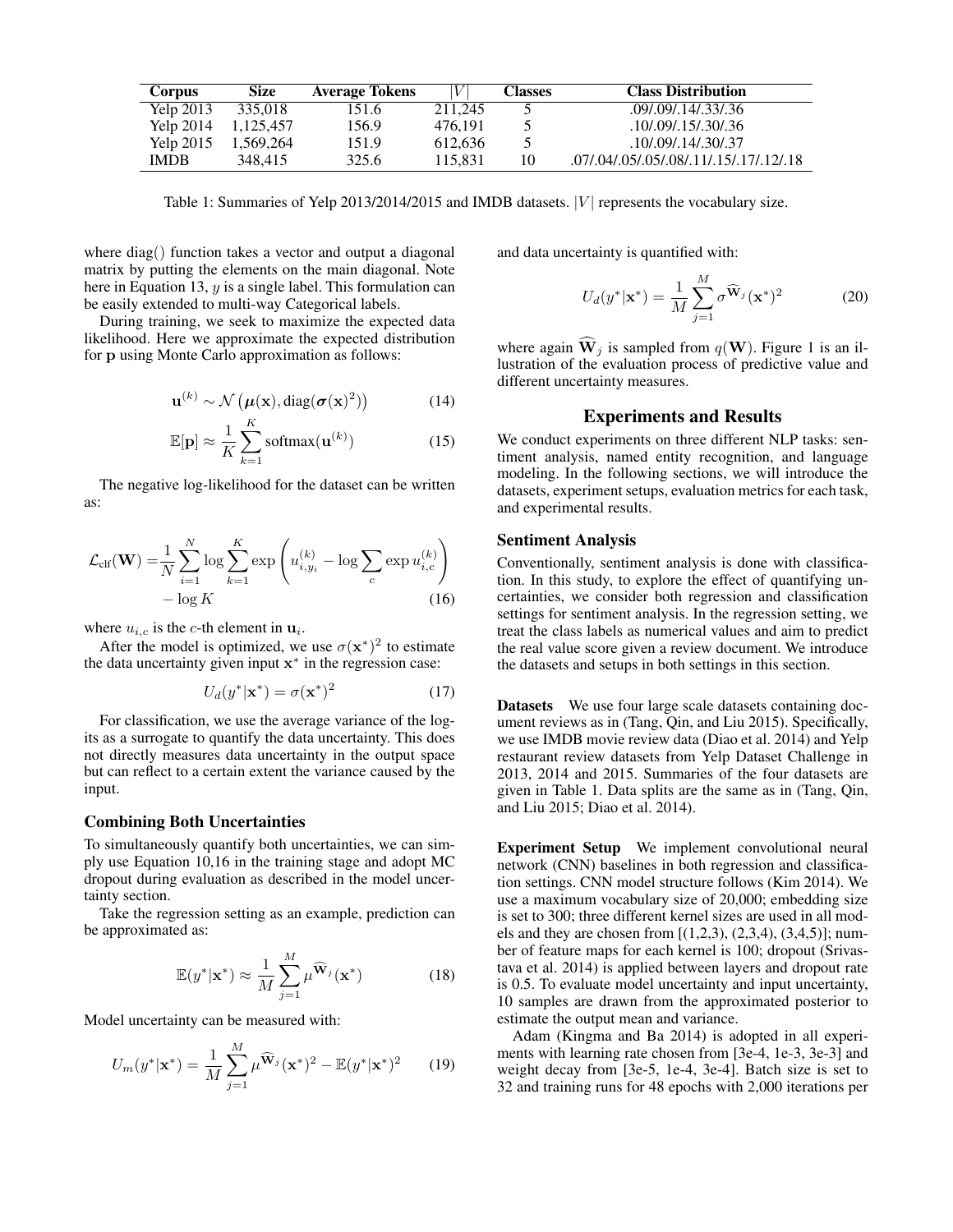| Model                       | <b>Yelp 2013</b> | <b>Yelp 2014</b> | <b>Yelp 2015</b> | -IMDB |
|-----------------------------|------------------|------------------|------------------|-------|
| (RGS MSE)                   |                  |                  |                  |       |
| <b>Baseline</b>             | 0.71             | 0.72             | 0.72             | 3.62  |
| $Basicline + MU$            | 0.57             | 0.55             | 0.55             | 3.20  |
| Baseline $+$ DU             | 0.84             | 0.75             | 0.73             | 3.74  |
| Baseline + both             | 0.57             | 0.54             | 0.53             | 3.13  |
| Relative Improvement $(\%)$ | 19.7             | 25.0             | 26.4             | 13.5  |

Table 2: Test set mean squared error of CNN regressors trained on four sentiment analysis datasets. RGS MSE represents regression MSE. Baseline is the baseline CNN model (Kim 2014); MU and DU denote model uncertainty and data uncertainty respectively. Classification results have a similar pattern but the improvements are less obvious.



Figure 2: An illustration of the bidirectional LSTM model used for named entity recognition. Two dropout layers independently sample their masks while masks are the same across time steps.

epoch for Yelp 2013 and IMDB, and 5,000 iterations per epoch for Yelp 2014 and 2015. Model with best performance on the validation set is chosen to be evaluated on the test set.

Evaluation We use accuracy in the classification setting and mean squared error (MSE) in the regression setting to evaluate model performances. Accuracy is a standard metric to measure classification performance. MSE measures the average deviation of the predicted scores from the true ratings and is defined as:

$$
\text{MSE} = \frac{\sum_{i=1}^{N} (\text{gold}_i - \text{predicted}_i)^2}{N} \tag{21}
$$

Results Experiment results are shown in Table 2. We can see that BNN models (i.e. model w/ MU and w/ both) outperform non-Bayesian models. Quantifying both model and data uncertainties boosts performances by 13.5%-26.4% in the regression setting. Most of the performance gain is from quantifying model uncertainty. Modeling input-dependent uncertainty alone marginally hurts prediction performances. The performances for classification increase marginally with added uncertainty measures. We conjecture that this might be due to the limited output space in the classification setting.

| Model                       | <b>CoNLL 2003</b> |
|-----------------------------|-------------------|
| (F1 SCORE)                  |                   |
| <b>Baseline</b>             | 77.5              |
| Baseline $+$ MU             | 76.5              |
| Baseline $+$ DU             | 79.6              |
| $Baseline + both$           | 78.5              |
| Relative Improvement $(\%)$ | 27                |

Table 3: Test set F1 scores (%) of bidirectional LSTM taggers trained on CoNLL 2003 dataset. Baseline is the baseline bidirectional LSTM model; MU and DU denote model uncertainty and data uncertainty respectively. Modeling data uncertainty boosts performances

### Named Entity Recognition

We conduct experiments on named entity recognition (NER) task which essentially is a sequence tagging problem. We adopt a bidirectional long-short term memory (LSTM) (Hochreiter and Schmidhuber 1997) neural network as the baseline model and measure the effects of quantifying model and input-dependent uncertainties on the test performances.

Datasets For the NER experiments, we use the CoNLL 2003 dataset (Tjong Kim Sang and De Meulder 2003). This corpus consists of news articles from the Reuters RCV1 corpus annotated with four types of named entities: location, organization, person, and miscellaneous. The annotation scheme is IOB (which stands for inside, outside, begin, indicating the position of the token in an entity). The original dataset includes annotations for part of speech (POS) tags and chunking results, we do not include these features in the training and use only the text information to train the NER model.

Experiment Setup Our baseline model is a bidirectional LSTM with dropout applied after the embedding layer and before the output layer. We apply dropout with the same mask for all time steps following (Gal and Ghahramani 2016b). An illustration of the model is shown in Figure 2. Note that the dropout mask is the same across time steps. Different examples in the same mini-batch have different dropout masks.

Word embedding size is 200 and hidden size in each direction is 200; dropout probability is fixed at 0.5; other hyper-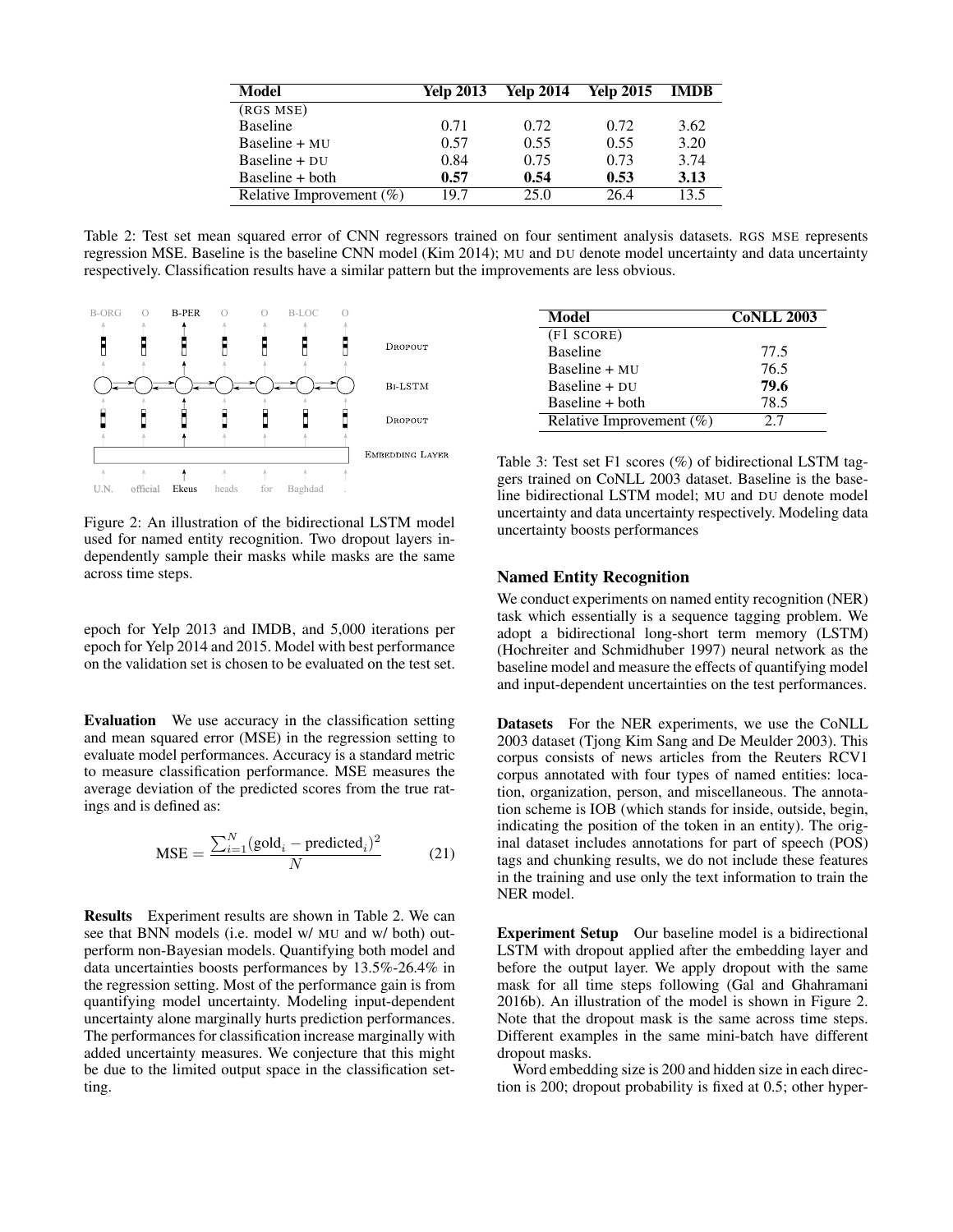| Model                       | PTR  |
|-----------------------------|------|
| (PPL)                       |      |
| <b>Baseline</b>             | 82.7 |
| $Basicline + MU$            | 81.3 |
| $Basicline + DI$            | 80.5 |
| Baseline + both             | 79.2 |
| Relative Improvement $(\%)$ | 12   |

Table 4: Test set perplexities of LSTM language models trained on PTB dataset. PPL represents perplexity. Baseline is the baseline medium two-layer LSTM model in (Zaremba, Sutskever, and Vinyals 2014); MU and DU denote model uncertainty and data uncertainty respectively.

parameters related to quantifying uncertainties are the same with previous experiment setups.

For training, we use Adam optimizer (Kingma and Ba 2014). Learn rate is selected from [3e-4, 1e-3, 3e-4] and weight decay is chosen from [0, 1e-5, 1e-4]. Training runs for 100 epochs with each epoch consisting of 2,000 randomly sampled mini-batches. Batch size is 32.

Evaluation The performances of the taggers are measured with F1 score:

$$
F1 = \frac{2 \cdot \text{precision} \cdot \text{recall}}{\text{precision} + \text{recall}}
$$
 (22)

where precision is the percentage of entities tagged by the model that are correct; recall is the percentage of entities in the gold annotation that are tagged by the model. A named entity is correct only if it is an exact match of the corresponding entity in the data.

Results Test set performances of the models trained with and without uncertainties are listed in Table 3. We observe that much different from the sentiment analysis case, models that quantify data uncertainty improves performances by 2.7% in F1 score. Quantifying model uncertainty, on the other hand, under-performs by approximately 1% absolute F1 score. One possible explanation for worse results with model uncertainty is due to the use of MC dropout and chunk based evaluation. More specifically, predicted tag at each time step is taken to be the argmax of the average tag probability across multiple passes with the same inputs. This operation might break some temporal dynamics captured with a single pass of the inputs.

### Language Modeling

We introduce the experiments conducted on the language modeling task.

Datasets We use the standard Penn Treebank (PTB), a standard benchmark in the field. The dataset contains 887,521 tokens (words) in total.

| <b>High DU</b>                                                         |
|------------------------------------------------------------------------|
| should game automatic doors !                                          |
| i 've bought tires from discount tire for years at dif-                |
| ferent locations and have had a <i>good</i> experience, but            |
| this location was different . i went in to get some new                |
| tires with my fianc. john the sales guy pushed a certain               |
| brand, specifically because they were running a rebate                 |
| special. tires are tires, especially on a prius (the rest              |
| 134 tokens not shown here due to space)                                |
| Low DU                                                                 |
| great sports bar ! brian always goes out of his way to                 |
| make sure we are <i>good</i> to go ! <i>great</i> people, <i>great</i> |
| food, great music ! great bartenders and even great                    |
| bouncers ! always accommodating ! all the <i>best</i> _unk !           |
| great _unk burger ! amazing service ! brilliant interior               |
| ! the burger was <i>delicious</i> but it was a little big. it 's a     |
|                                                                        |

Table 5: Examples of inputs in Yelp 2013 dataset with high and low data uncertainties. They are taken from the top and bottom 10 examples with respect to measured data uncertainty. High DU is around 0.80 and low is around 0.52. Italic tokens are highly indicative tokens for higher ratings.

Experiment Setting We follow the medium model setting in (Zaremba, Sutskever, and Vinyals 2014). The model is a two-layer LSTM with hidden size 650. Dropout rate is fixed at 0.5. Dropout is applied after the embedding layer, before the output layer, and between two LSTM layers. Similar to the NER setting, dropout mask is the same across time steps. Unlike (Gal and Ghahramani 2016b), we do not apply dropout between time steps. Weight tying is also not applied in our experiments. Number of samples for MC dropout is set to 50.

Evaluation We use the standard perplexity to evaluate the trained language models.

Results The results are shown in Table 4. We can observe performance improvements when quantifying either model uncertainty or data uncertainty. We observe less performance improvements compared to (Gal and Ghahramani 2016b) possibly due to the fact that we use simpler dropout formulation that only applies dropout between layers.

#### Summary of Results

We can observe from the results that accounting for uncertainties improves model performances in all three NLP tasks. In detail, for the sentiment analysis setting with CNN models, quantifying both uncertainties gives the best performance and improves upon baseline by up to 26.4%. For named entity recognition, input-dependent data uncertainty improves F1 scores by 2.7% in CoNLL 2003. For language modeling, perplexity improves 4.2% when both uncertainties are quantified.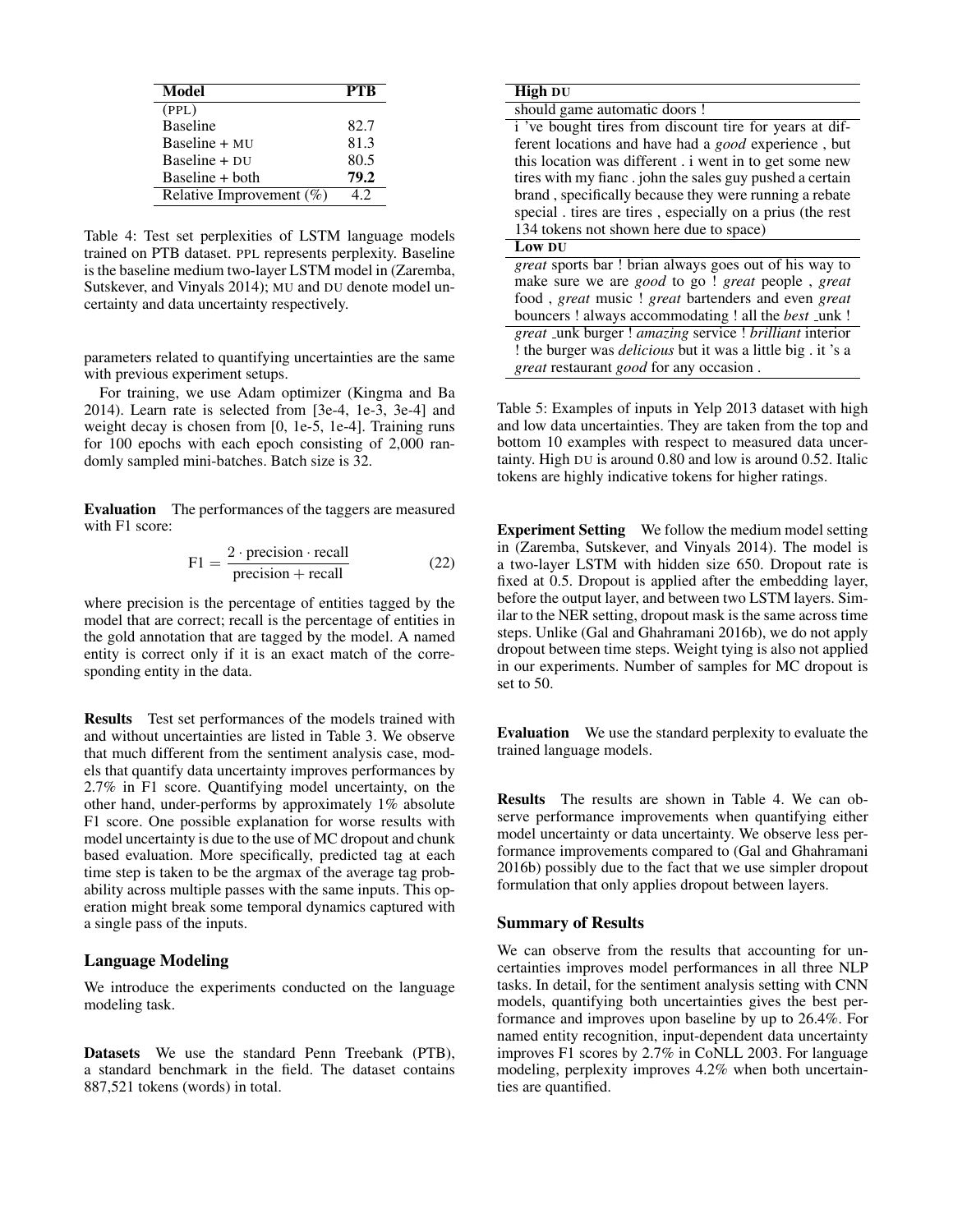

Figure 3: Scatter plot of evaluated data uncertainty against entropy of annotated NER tag distribution for all tokens in CoNLL 2003 dataset. Higher input-dependent data uncertainties are estimated for input tokens that have higher tag entropies.



Figure 4: Scatter plot of average evaluated data uncertainty against test set F1 score for different tags. Higher data uncertainties are observed when predicting tags with lower F1 score.

### Analysis

In the previous section, we empirically show that by modeling uncertainties we could get better performances for various NLP tasks. In this section, we turn to analyze the uncertainties quantified by our approach. We mainly focus on the analysis of data uncertainty. For model uncertainty, we have similar observations to (Kendall and Gal 2017).

### What Does Data Uncertainty Measure

In Equation 3, we define data uncertainty as the proportion of observation noise or variance that is caused by the inputs. Conceptually, input-dependent data uncertainty is high if it is hard to predict its corresponding output given an input. We explore in both sentiment analysis and named entity recognition tasks and analyze the characteristics of inputs with high and low data uncertainties measured by our model.

Table 5 shows examples with high and low data uncertainties taken from the Yelp 2013 test set. Due to space limit, we only show four typical examples. Examples with high data uncertainties are either short or very long with extensive descriptions of actions instead of opinions. On the other hand, examples with low data uncertainties are of relatively medium length and contain large amount of strong opinion tokens. These observations are consistent with our intuition.

For the CoNLL 2003 dataset, we take all tokens and measure their average quantified data uncertainty. We use the following strategy to measure how difficult the prediction for each token is: 1. calculate the distribution of NER tags the token is annotated in the training data; 2. use entropy to measure the difficulty level of the prediction defined as:

$$
H(p_1, p_2, \cdots, p_m) = -\sum_{i=1}^{m} p_i \log p_i \qquad (23)
$$

where  $p_1, p_2, \dots, p_m$  is the distribution of NER tags assigned to a particular token in the training set. The higher the entropy, the more tags a token can be assigned and the more even these possibilities are. For example, in the training data, the token *Hong* has been annotated with tag B-LOC (first token in *Hong Kong*), B-ORG, B-PER, B-MISC. Therefore *Hong* has a high entropy with respect to its tag distribution. In contrast, the token *defended* has only been assigned tag O representing outside of any named entities. Therefore *defended* has a low entropy of 0.

We plot the relationship between the average quantified data uncertainty and NER tag distribution entropy for the tokens in Figure 3. It is clear that for tokens with higher entropy values, data uncertainties measured by our model are indeed higher.

We also analyze the data uncertainty differences among NER tags. For each NER tag, we evaluate its test set F1 score and average data uncertainty quantified by our model. The relationship is shown in Figure 4. We observe that when predicting more difficult tags, higher average data uncertainties are estimated by the model. These observations indicate that data uncertainty quantified by our model is highly correlated with prediction confidence.

## **Conclusion**

In this work, we evaluate the benefits of quantifying uncertainties in modern neural network models applied in the context of three different natural language processing tasks. We conduct experiments on sentiment analysis, named entity recognition, and language modeling tasks with convolutional and recurrent neural network models. We show that by quantifying both uncertainties, model performances are improved across the three tasks. We further investigate the characteristics of inputs with high and low data uncertainty measures in Yelp 2013 and CoNLL 2003 datasets. For both datasets, our model estimates higher data uncertainties for more difficult predictions. Future research directions include possible ways to fully utilize the estimated uncertainties.